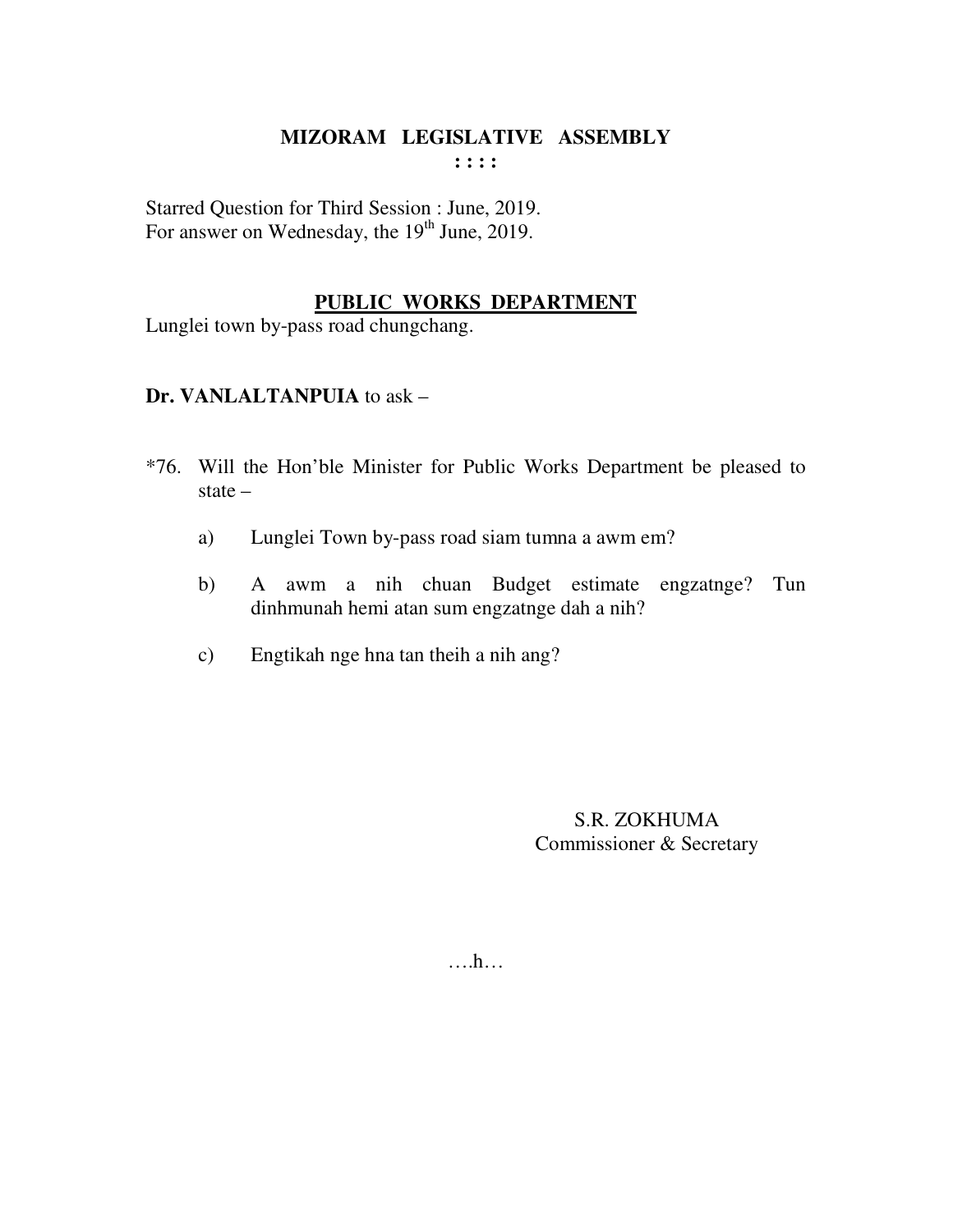**: : :** 

Starred Question for Third Session : June, 2019. For answer on Wednesday, the  $19<sup>th</sup>$  June, 2019.

#### **FINANCE DEPARTMENT**

Education loan diltute chungchang.

#### **Pu LALDUHOMA** to ask –

- \*77. Will the Hon'ble Minister for Finance Department be pleased to state –
	- (a) Education loan dil duhte tana hriat tur pawimawhte.
	- (b) Kum 2018-19-ah engzatin nge dil? Mi engzat hnenah nge pek a nih?

S.R.ZOKHUMA Commissioner & Secretary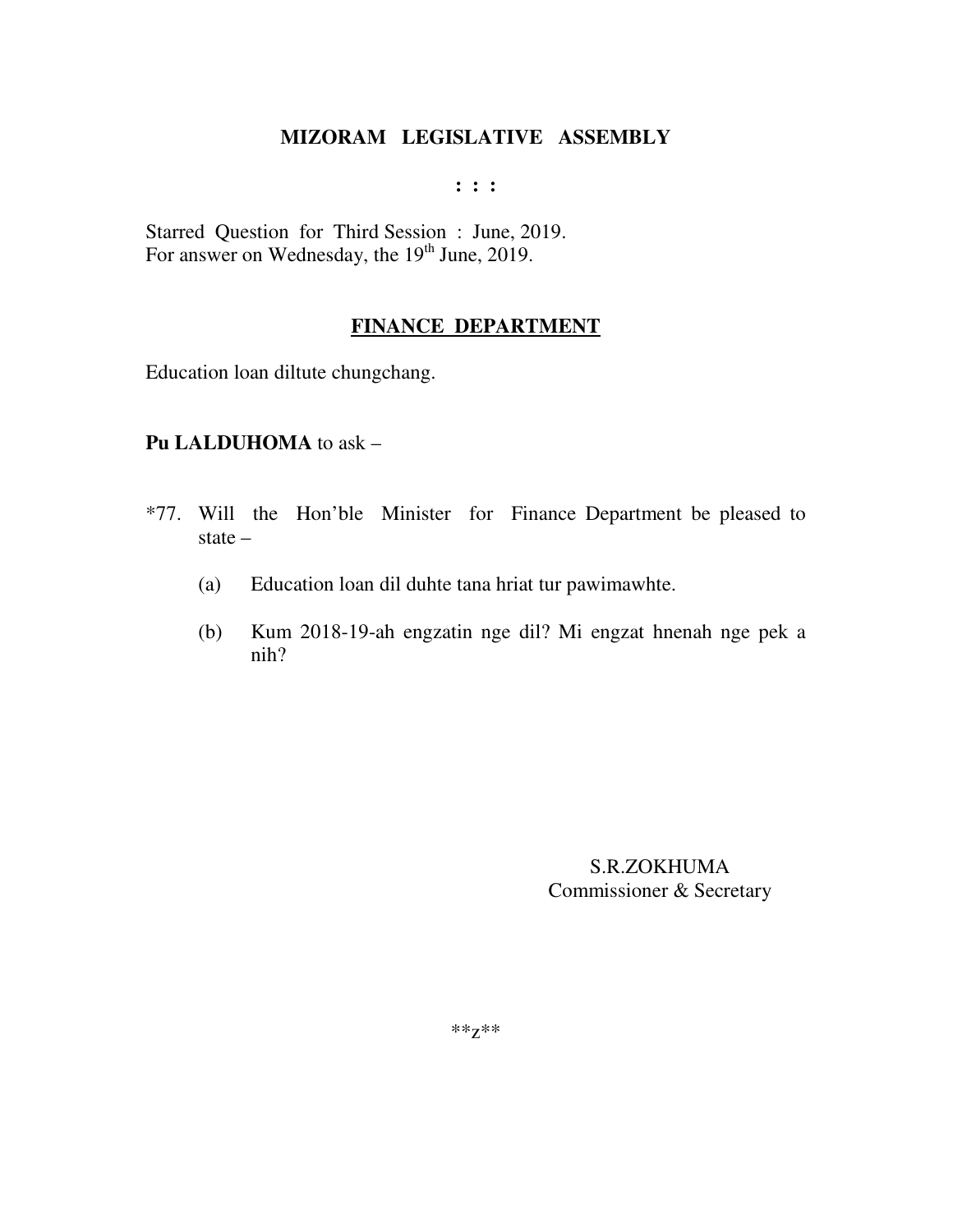Starred Question for Third Session : June, 2019. For answer on Wednesday, the 19<sup>th</sup> June, 2019.

# **PUBLIC WORKS DEPARTMENT**

Saitual – Saichal road chungchang.

#### **Pu L. THANGMAWIA** to ask –

\*78. Will the Hon'ble Minister for Public Works Department be pleased to state –

 Saitual to Saichal road hi blacktop tura hmalak a ni em? A nih chuan hmalak dan kimchang min hrilh thei em?

> S.R. ZOKHUMA Commissioner & Secretary

….h…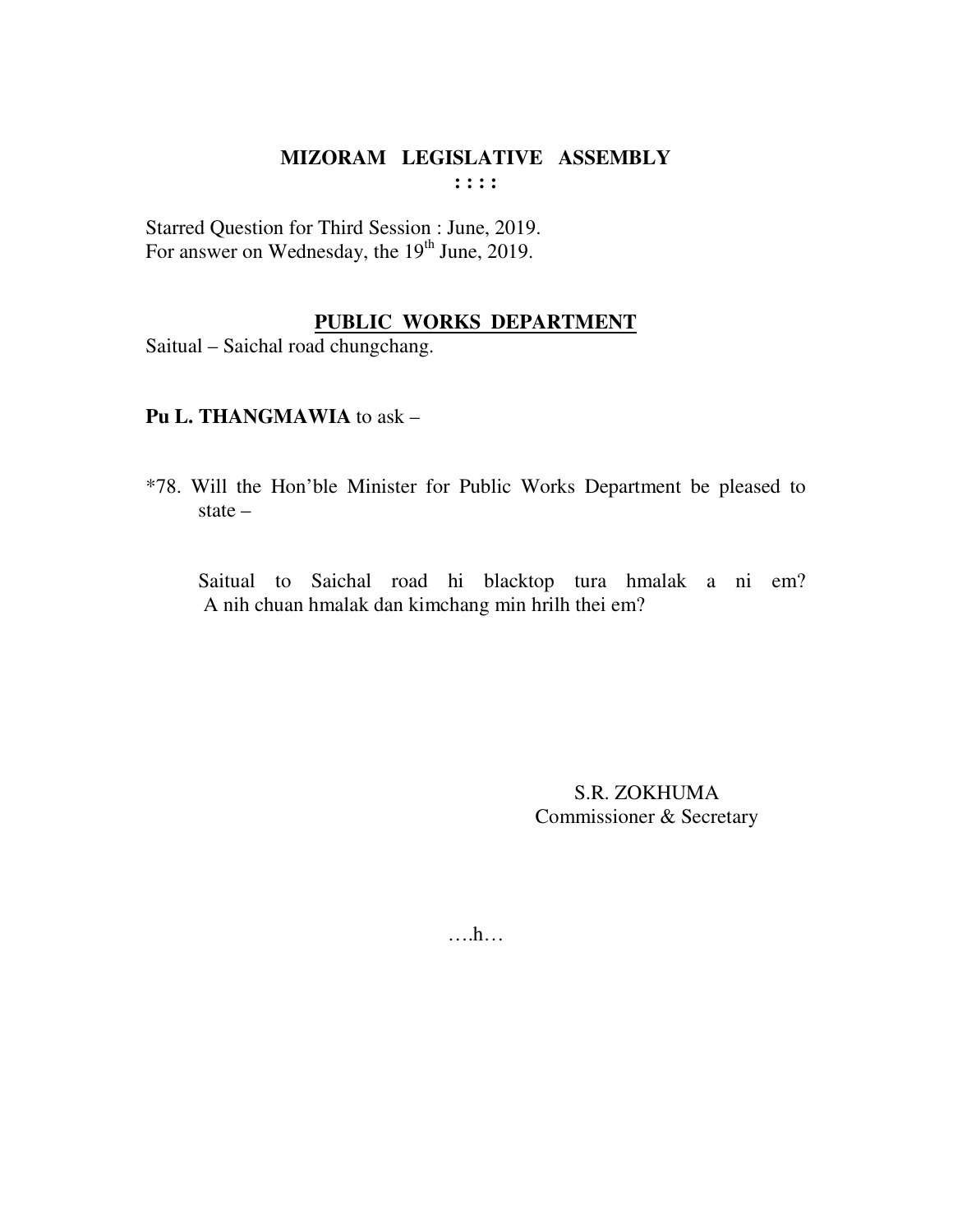**: : :** 

Starred Question for Third Session : June, 2019. For answer on Wednesday, the 19<sup>th</sup> June, 2019.

#### **FINANCE DEPARTMENT**

Tlabung Sub-Treasury hnuaia hlawh la te chungchang.

#### **Pu NIHAR KANTI CHAKMA** to ask –

- \*79. Will the Hon'ble Minister for Finance Department be pleased to state –
	- (a) Tlabung Sub-Treasury hnuaiah hlawh la an awm em?
	- (b) An awm chuan mi engzatin nge la?

S.R. ZOKHUMA Commissioner & Secretary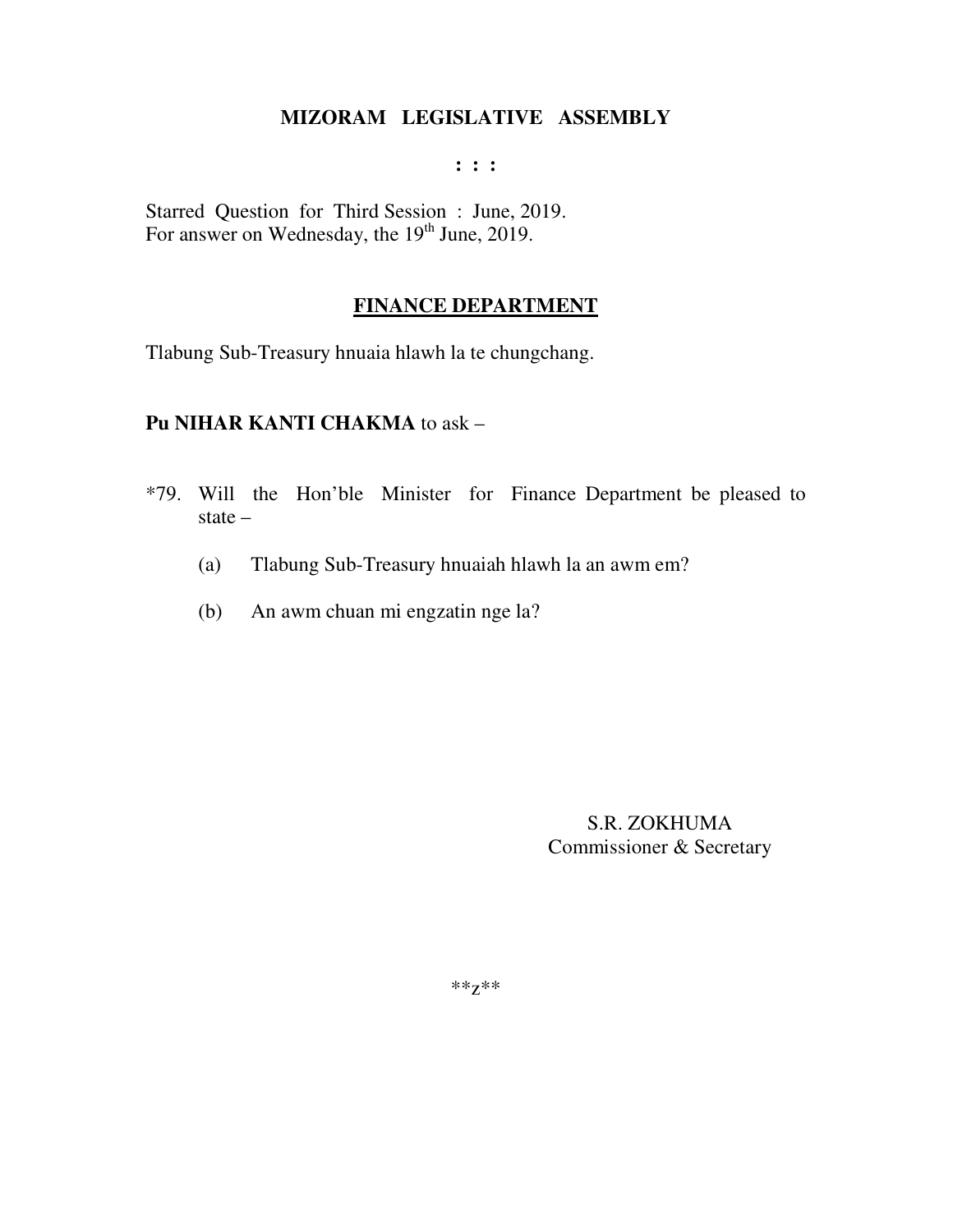#### **: : :**

Starred Question for Third Session : June, 2019. For answer on Wednesday, the 19<sup>th</sup> June, 2019.

#### **TRANSPORT DEPARTMENT**

MST Bus service chungchang.

#### **Pu V.L.ZAITHANZAMA** to ask –

- \*80. Will the Hon'ble Minister for Transport Department be pleased to state –
	- (a) Mizoram sorkar-in khaw engzatah nge Bus a tirh/tlan tir mek?
	- (b) Champhai to Tahan MST Service tir tumna a awm em? A awm chuan enge a thlen chin?

S.R.ZOKHUMA Commissioner & Secretary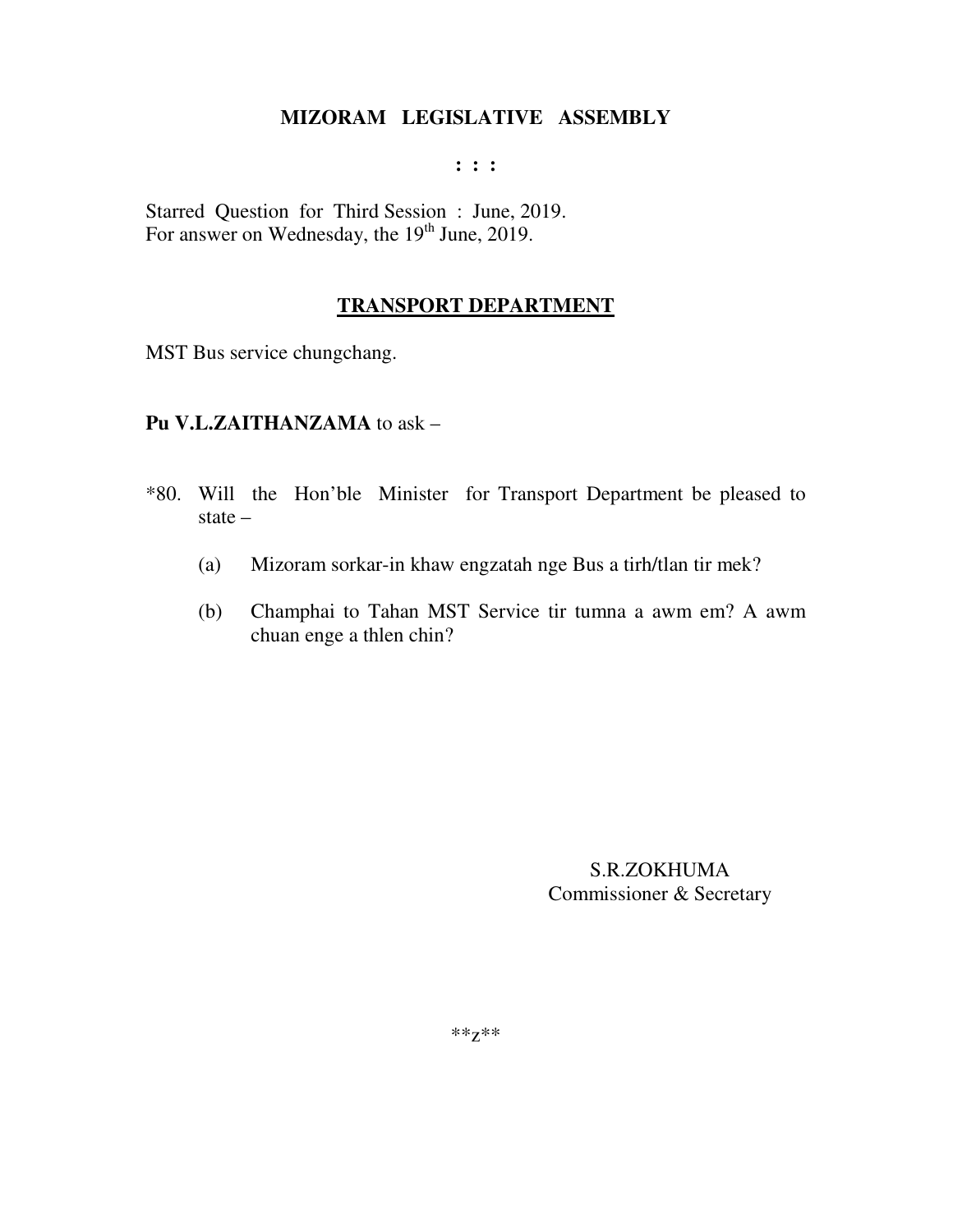Starred Question for Third Session : June, 2019. For answer on Wednesday, the 19<sup>th</sup> June, 2019.

## **LOCAL ADMINISTRATION DEPARTMENT**

DLAO Office, ground floor chungchang.

## **Dr. VANLALTHLANA** to ask -

\*81. Will the Hon'ble Minister for Local Administration Department be pleased to state –

DLAO Office, Ramhlun North ami Ground Floor hi ram inpek a nih dawna khawtlang nena an inremna anga hman a ni em ?

> S.R. ZOKHUMA Commissioner & Secretary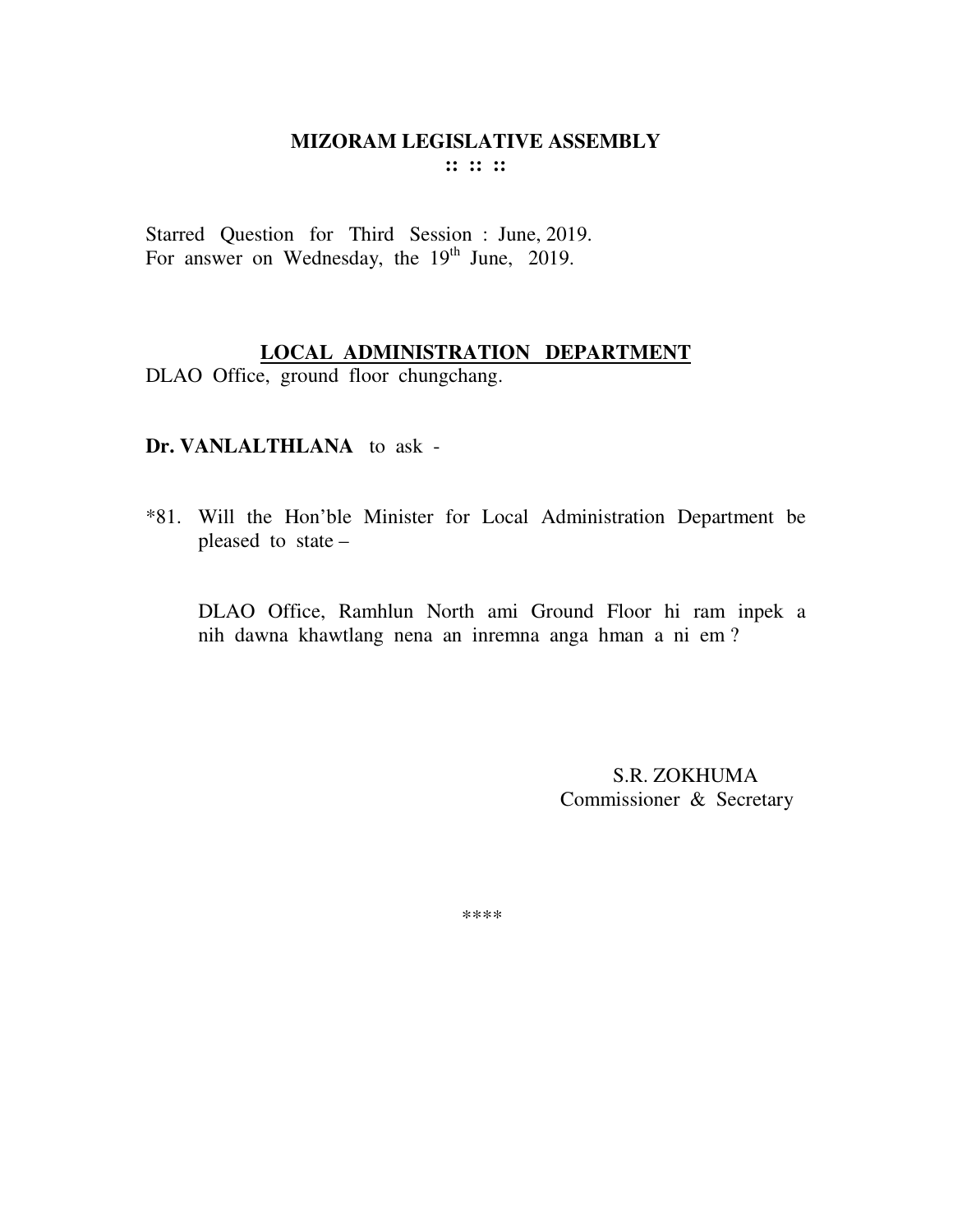Starred Question for Third Session : June, 2019. For answer on Wednesday, the  $19<sup>th</sup>$  June, 2019.

#### **TRANSPORT DEPARTMENT**

Check gate siam chungchang.

#### **Pu LALCHHUANTHANGA** to ask –

\*82. Will the Hon'ble Minister for Transport Department be pleased to state –

Sairang Rel Station-ah hian heng a hnuaia department te hian Checkgate siam turin hma lakna an nei tawh em ?

- i) Excise & Narcotics
- ii) Taxation
- iii) Customs
- iv) ILP (Home)

 S.R. ZOKHUMA Commissioner & Secretary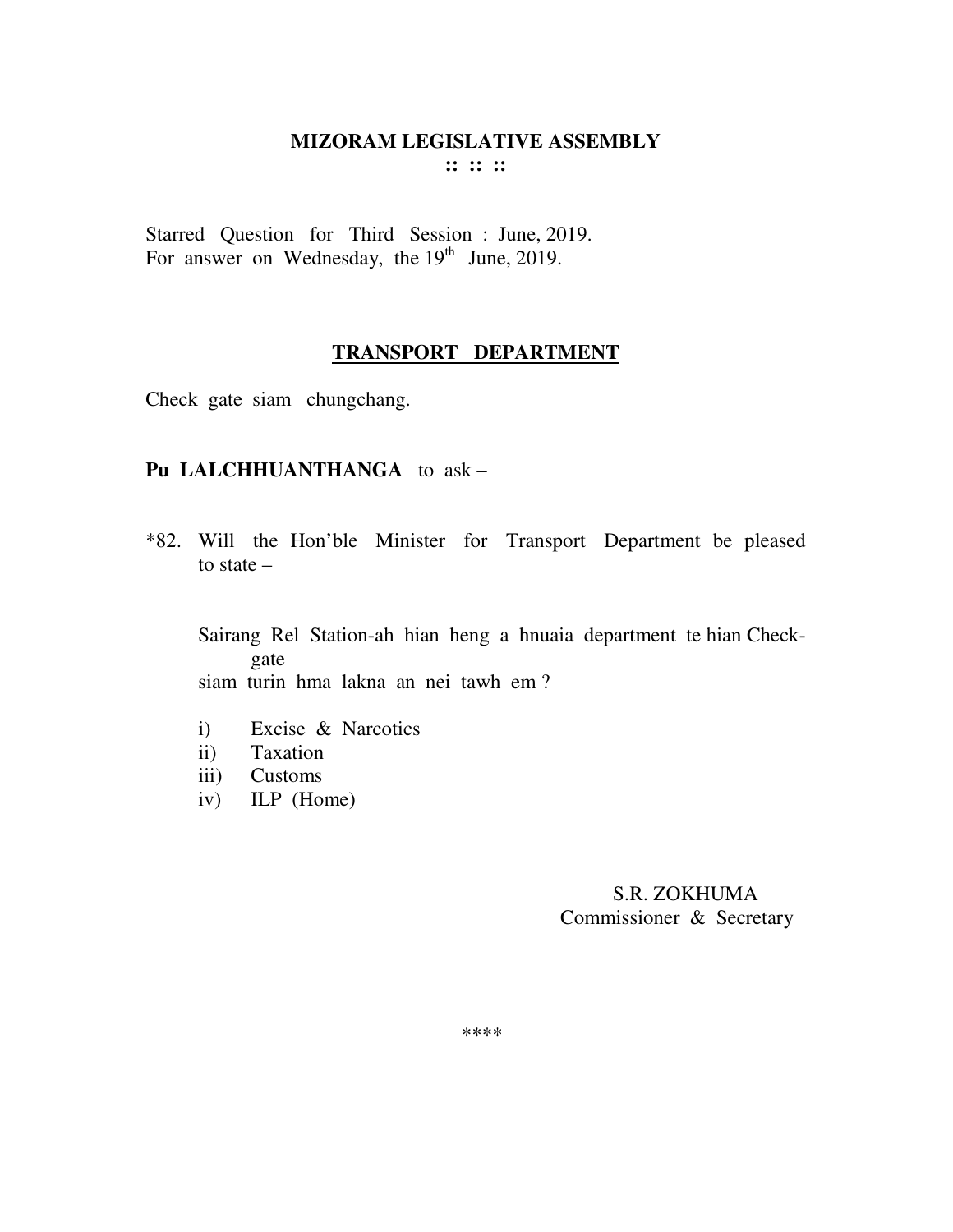**: : :** 

Starred Question for Third Session : June, 2019. For answer on Wednesday, the  $19<sup>th</sup>$  June, 2019.

## **PUBLIC WORKS DEPARTMENT**

Office function mumal lo chungchang.

#### **Pu H.BIAKZAUA** to ask –

\*83. Will the Hon'ble Minister for Public Works Department be pleased to state –

Bualpui (NG) PWD, SDO Office function mumal lo hi tha taka function tir tumna a awm em?

> S.R.ZOKHUMA Commissioner & Secretary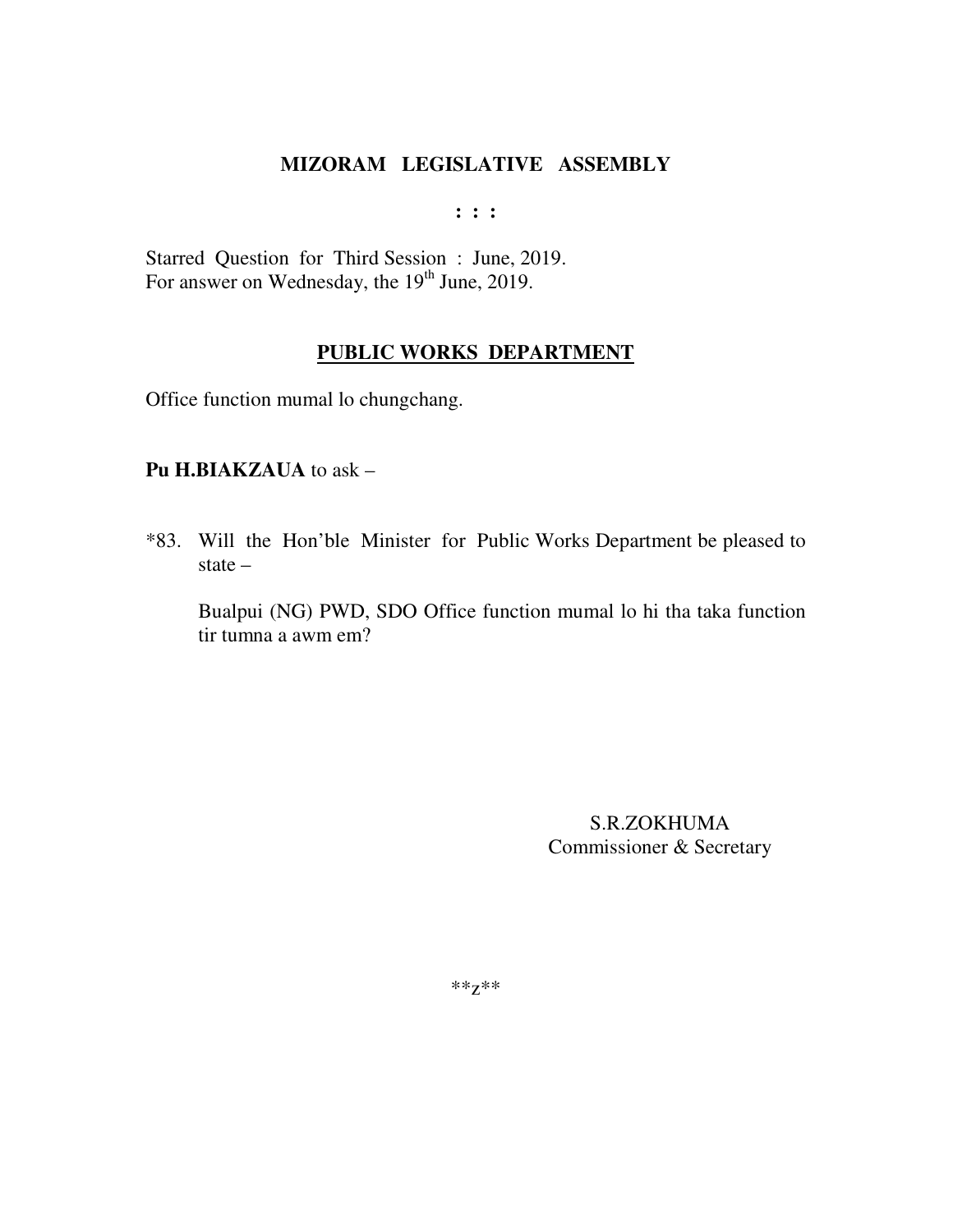Starred Question for Third Session : June, 2019. For answer on Wednesday, the 19<sup>th</sup> June, 2019.

#### PUBLIC WORKS DEPARTMENT

Siaha PWD Division chungchang.

## Pu K.T. ROKHAW to ask -

- \*84. Will the Hon'ble Minister for Public Works Department be pleased to state  $-$ 
	- Siaha PWD Division hnuaiah hian AE/SDO leh JE post a) engzatnge awm?
	- Post ruak engzatnge awm?  $b)$
	- Hnawh khah tumna a awm em?  $c)$

S.R. ZOKHUMA Commissioner & Secretary

 $\dots$ ...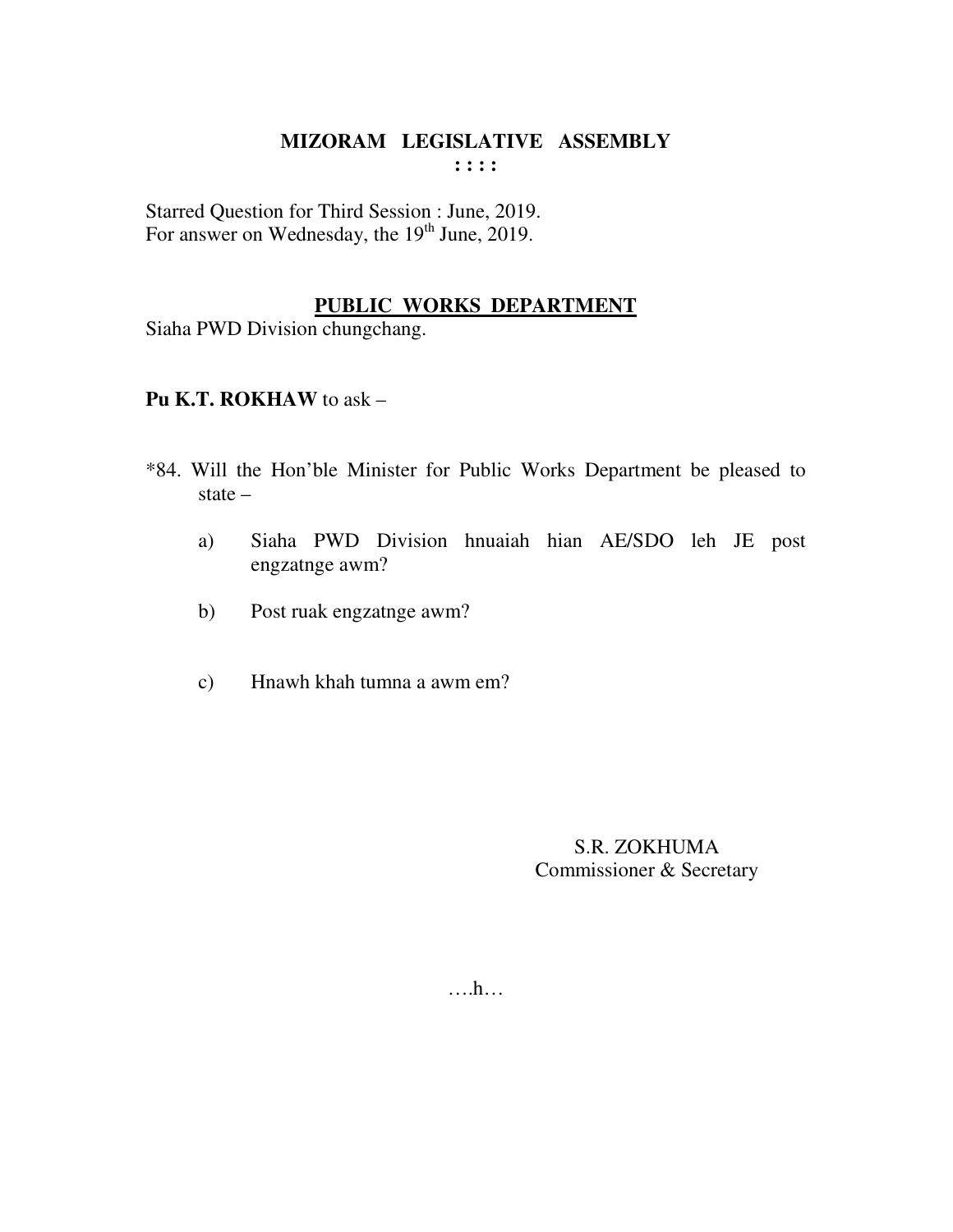Starred Question for Third Session : June, 2019. For answer on Wednesday, the  $19<sup>th</sup>$  June, 2019.

#### **PUBLIC WORKS DEPARTMENT**

Aizawl - Kawnpui via Lungdai kawng chungchang.

#### **PU LALDUHOMA** to ask -

- \*85. Will the Hon'ble Minister for Public Works Department be pleased to state  $-$ 
	- Aizawl Kawnpui via Lungdai kawngpui hi upgrade tumna a awm em ?

 S.R. ZOKHUMA Commissioner & Secretary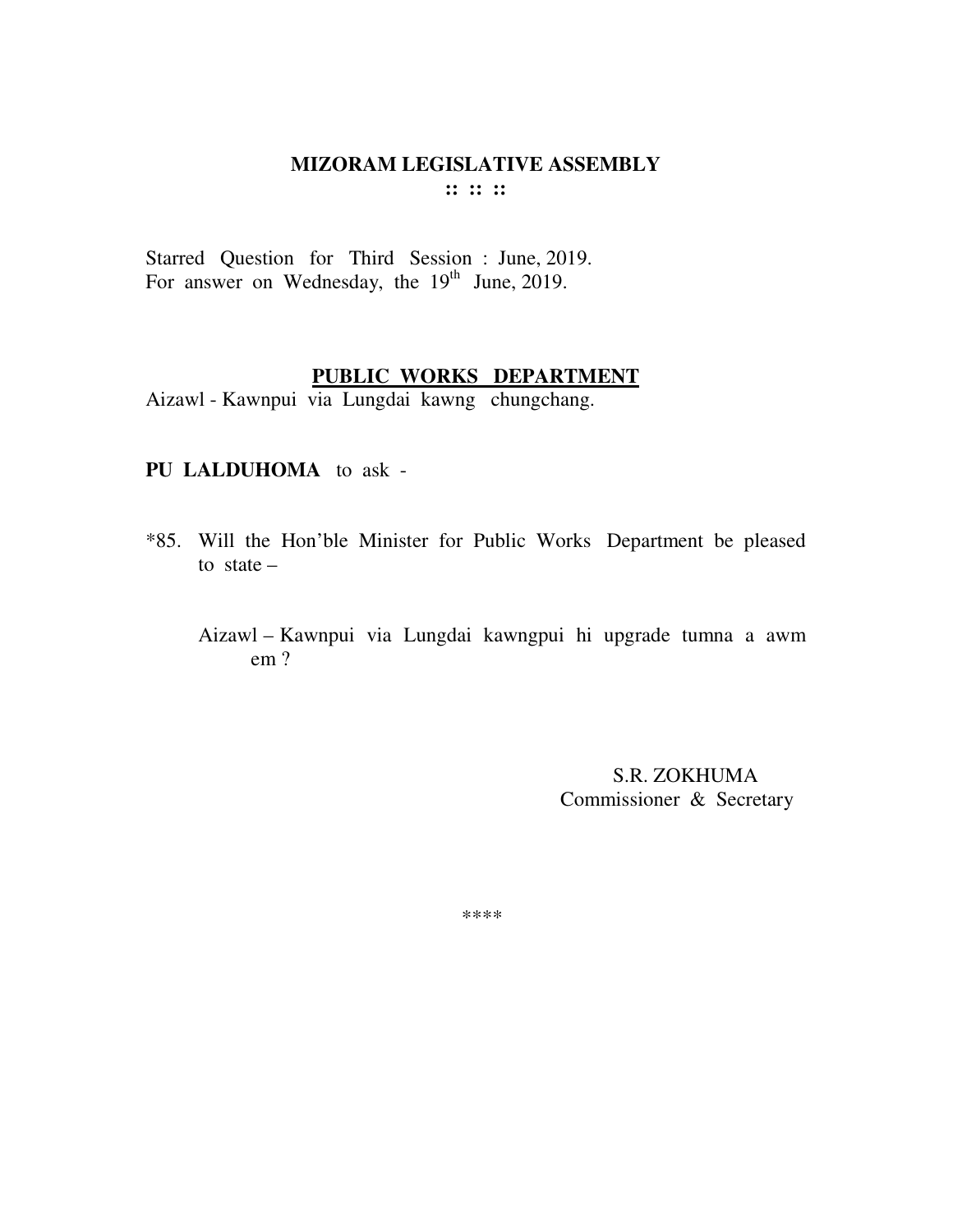**: : : :** 

Starred Question for Third Session : June, 2019. For answer on Wednesday the  $19<sup>th</sup>$  June, 2019.

#### **PUBLIC WORKS DEPARTMENT**

Kawng repair leh black top chungchang.

#### **Dr. K. PACHHUNGA** to ask –

\*86. Will the Hon'ble Minister for Public Works Department be pleased to state –

 Mizoram kawngpui/inkalpawhna National Highway leh Mizoram PWD state roads, kilometer engzatnge sorkar thar hian a repair a, a black top tawh?

> S.R. ZOKHUMA Commissioner & Secretary

\*\*B\*\*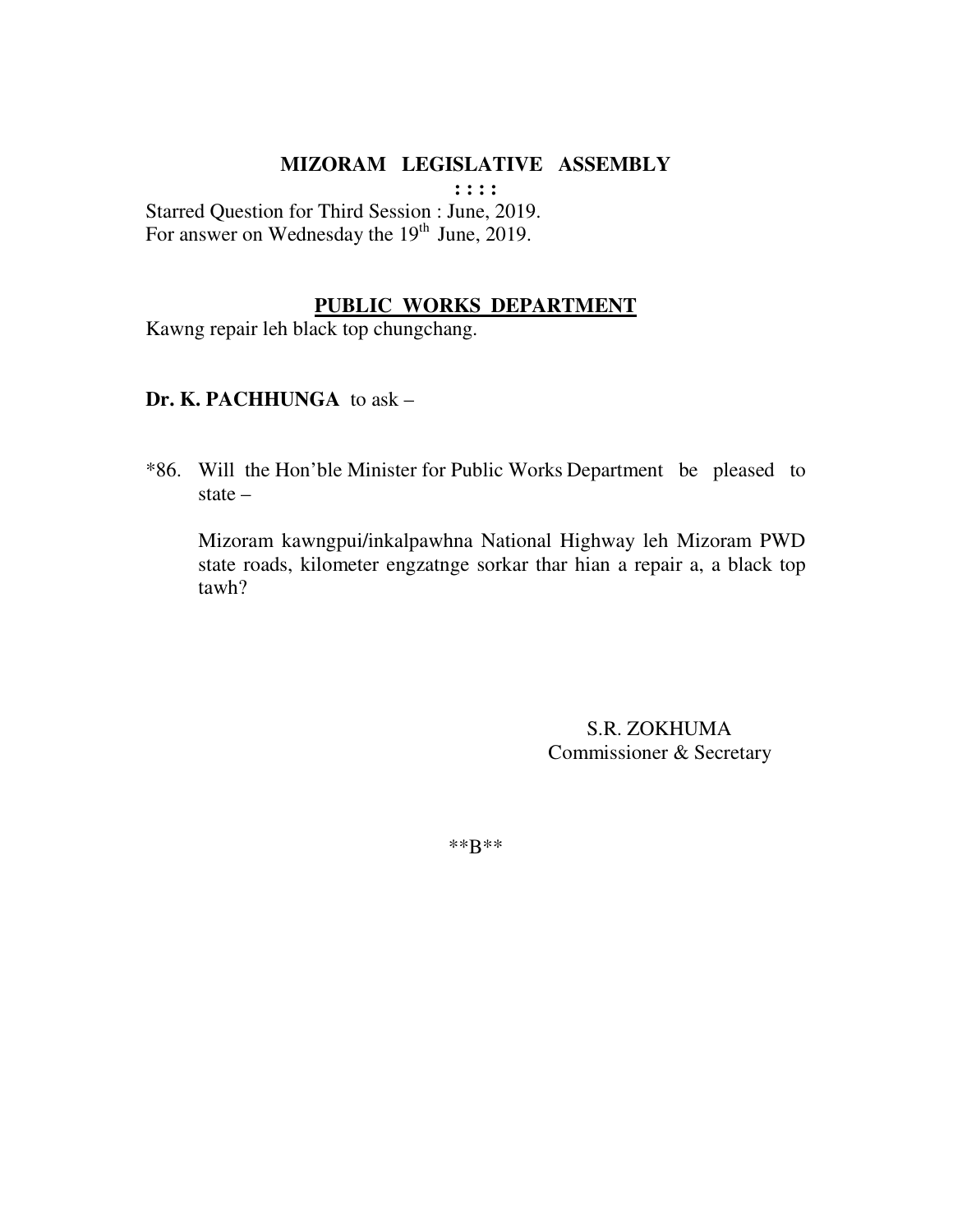Starred Question for Third Session : June, 2019. For answer on Wednesday, the  $19<sup>th</sup>$  June, 2019.

## **PUBLIC WORKS DEPARTMENT**

Bailey Bridge hrang hrang endik chungchang.

## **Pu LALCHHUANTHANGA** to ask –

- \*87. Will the Hon'ble Minister for Public Works Department be pleased to state –
	- a) Mizorama Bailey Bridge hrang hrang Garden Reach Ship-Builder & Engineers ten endik hna an thawh kha zawh a ni tawh em ?
	- b) Zawh tawh ni ta se, eng nge an hmuh dan ?

 S.R. ZOKHUMA Commissioner & Secretary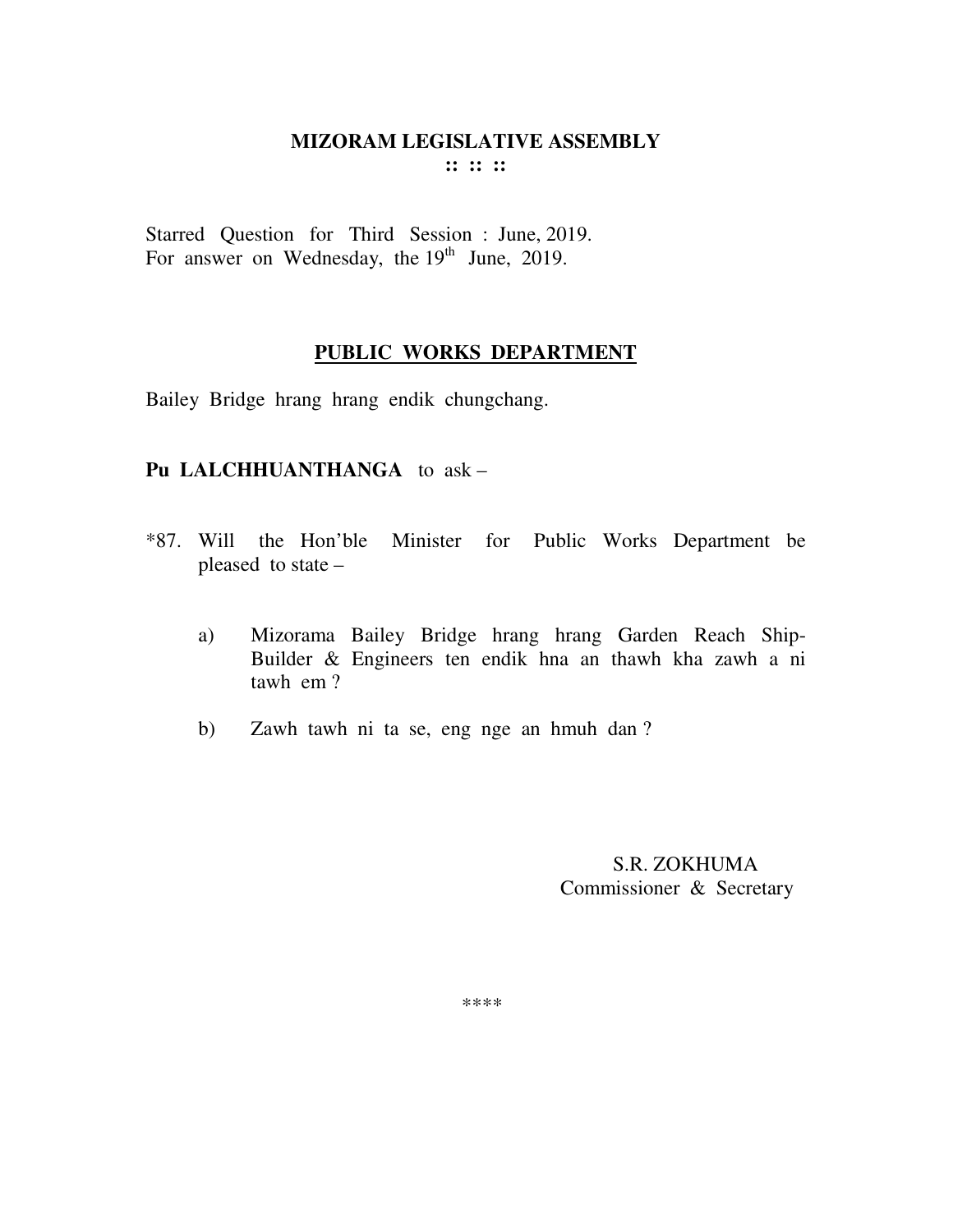Starred Question for Third Session : June, 2019. For answer on Wednesday, the 19<sup>th</sup> June, 2019.

## **INFORMATION & COMMUNICATION TECHNOLOGY DEPARTMENT**

Telephone connection pek zat chungchang.

## Dr. VANLALTANPUIA to ask -

- \*88. Will the Hon'ble Minister for Information & Communication Technology Department be pleased to state –
	- Telephone Regulatory Authority of India (TRAI) hnuaia a) affiliated company engzatin nge Mizoramah Telephone connection pe?

Heng Company-te hian Mobile Tower an bunin Service and  $b)$ Safety norms an zawm tha em?

> **S.R. ZOKHUMA** Commissioner & Secretary

 $\dots h\dots$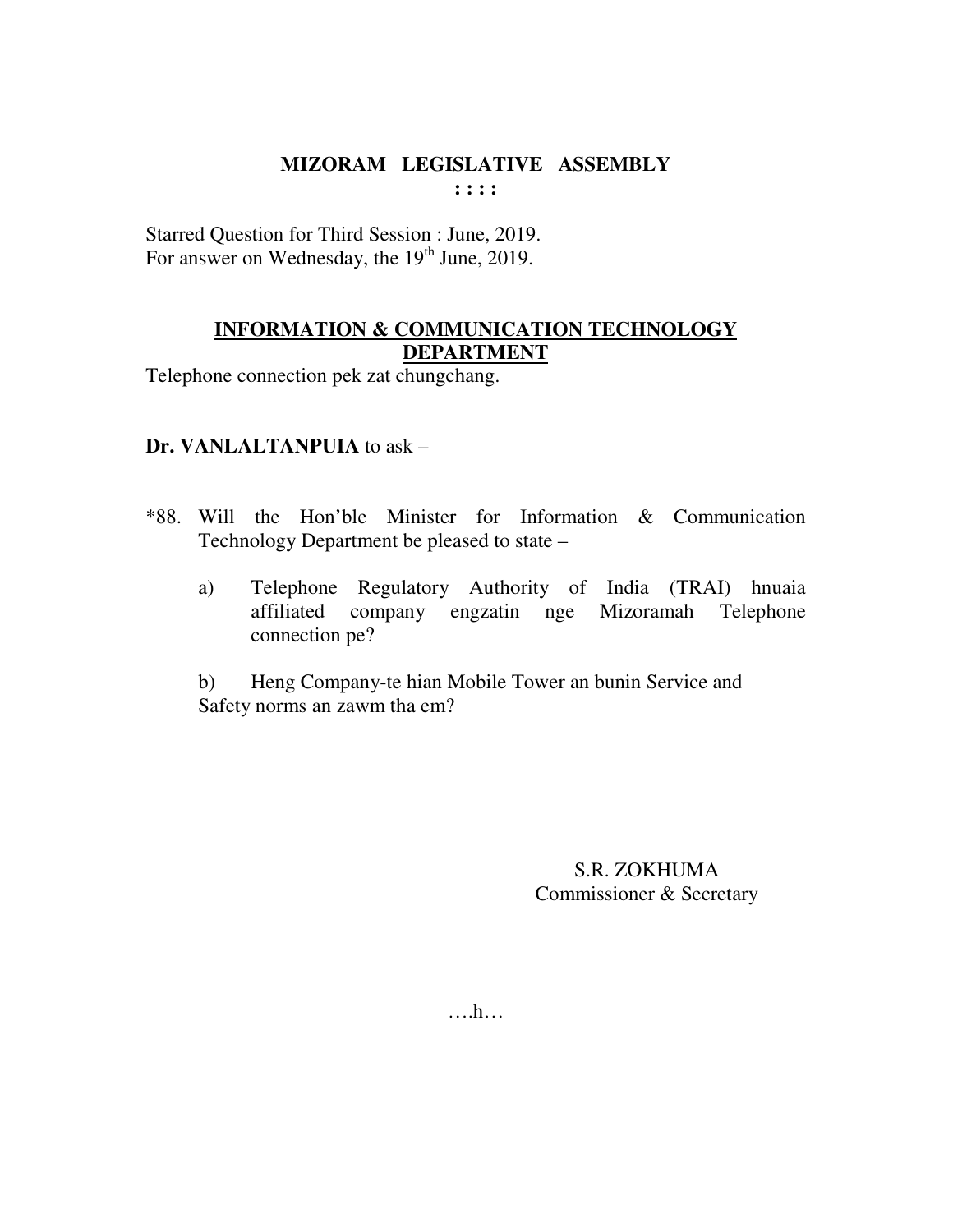Starred Question for Third Session : June, 2019. For answer on Wednesday, the 19<sup>th</sup> June, 2019.

## **COMMERCE AND INDUSTRIES DEPARTMENT**

Market sak chungchang.

## **Pu LALDUHOMA** to ask –

\*89. Will the Hon'ble Minister for Commerce and Industries Department be pleased to state –

a) New Serchhip Market sak mek  $\bar{5}$  50 lakh man leh  $\bar{5}$  100 lakh man te hi khawilaiah nge an awm?

- b) Tutenge a contractor?
- c) Hna hi engchen nge thawh a nih tawh?

S.R. ZOKHUMA Commissioner & Secretary

….h…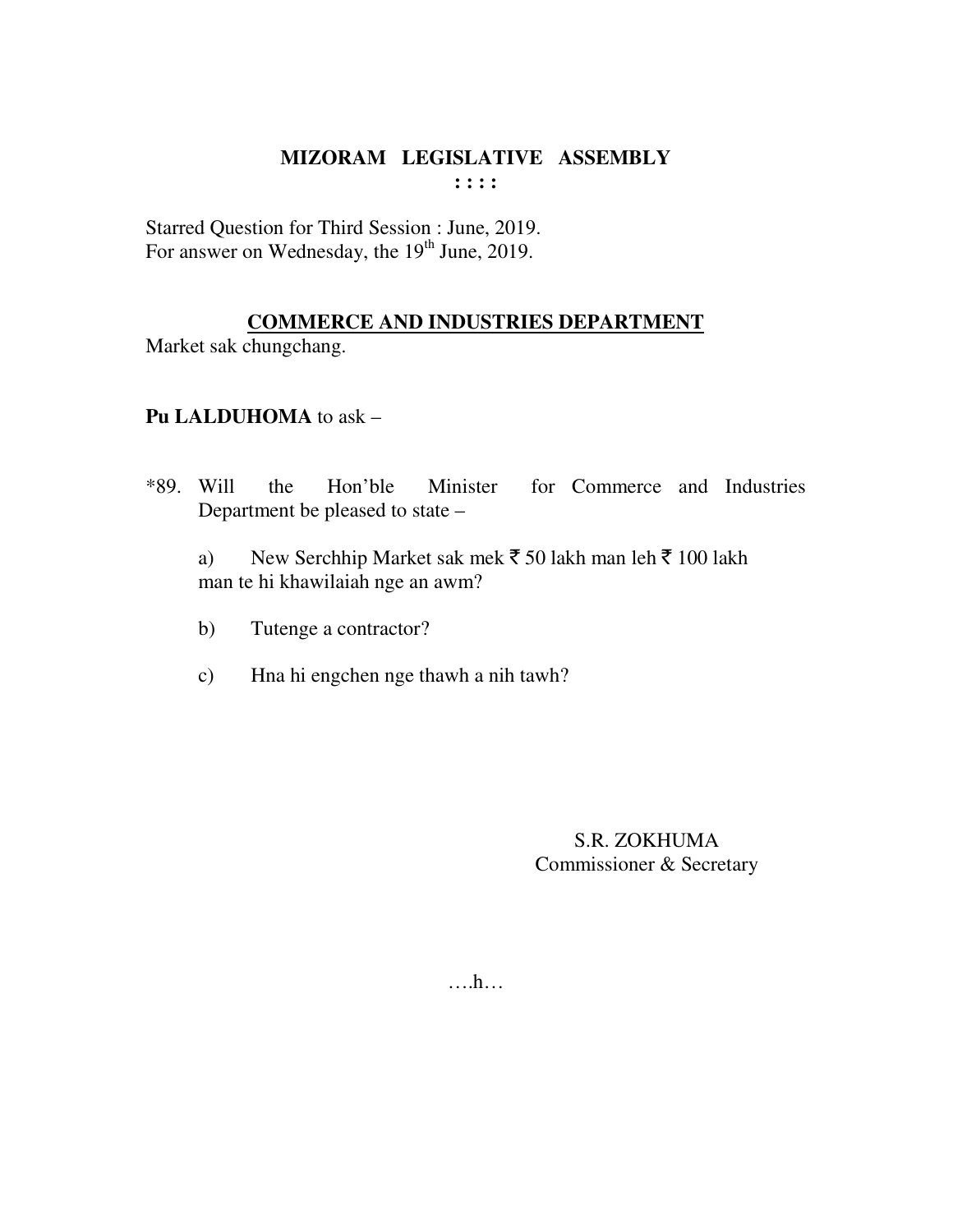Starred Question for Third Session : June, 2019. For answer on Wednesday, the 19<sup>th</sup> June, 2019.

## **COMMERCE & INDUSTRIES DEPARTMENT**

DIC tihtawp chungchang.

## Pu LALDUHOMA to ask -

- \*90. Will the Hon'ble Minister for Commerce & Industries Department be pleased to state -
	- District Industries Centre hi tihtawp tum a ni em? a)
	- A nih chuan engnge a chhan?  $b)$

S.R. ZOKHUMA Commissioner & Secretary

 $\dots$ ...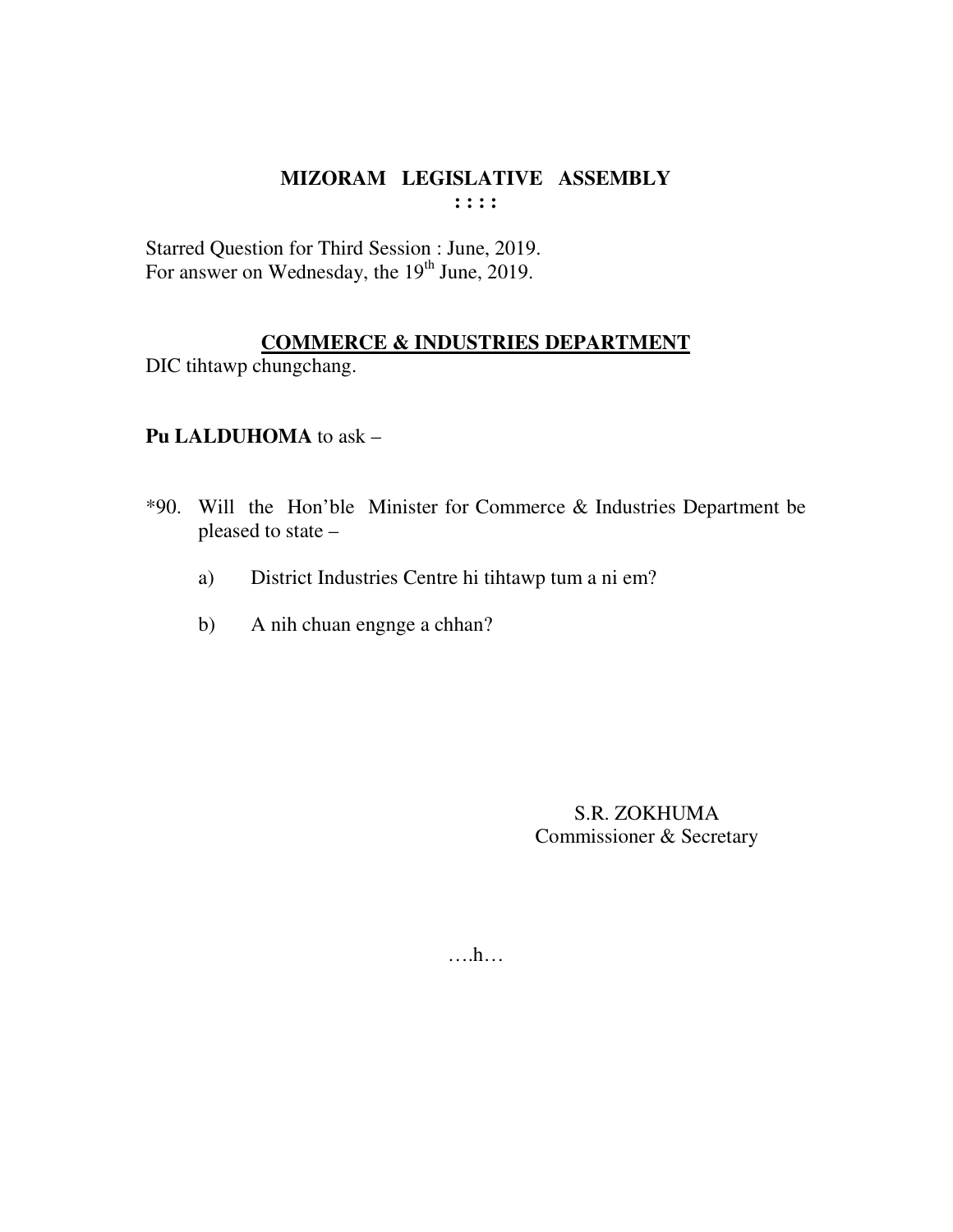Starred Question for Third Session : June, 2019. For answer on Wednesday, the 19<sup>th</sup> June, 2019.

#### LOCAL ADMINISTRATION DEPARTMENT

DLAO-te tana motor pek chungchang.

## Pu ANDREW H. THANGLIANA to ask -

\*91. Will the Hon'ble Minister for Local Administration Department be pleased to state –

D.L.A.O-te tan Pool Motor ruahman sak theih dan a awm em?

S.R. ZOKHUMA Commissioner & Secretary

 $\dots$ ...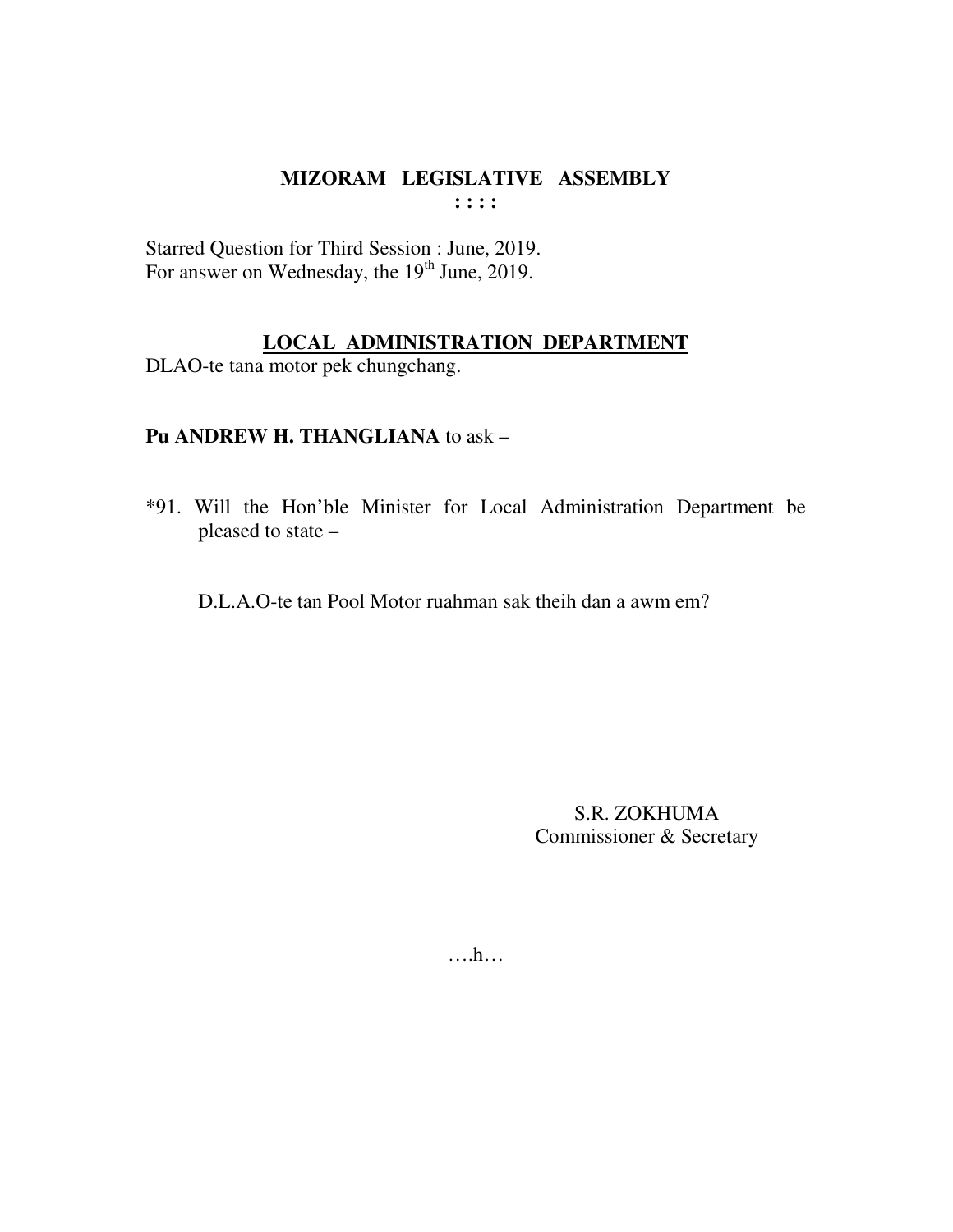Starred Question for Third Session : June, 2019. For answer on Wednesday, the  $19<sup>th</sup>$  June, 2019.

#### **LOCAL ADMINISTRATION DEPARTMENT**

Village Council dan thar siam chungchang.

#### **PU LALRINSANGA RALTE** to ask -

- \*92. Will the Hon'ble Minister for Local Administration Department be pleased to state –
	- a) Village Council dan thar siam tumna a awm em ?
	- b) Mizoram chhunga dan lova khaw dinte chungchangah hian Sorkarin engtin nge hma a lak dawn ?

 S.R. ZOKHUMA Commissioner & Secretary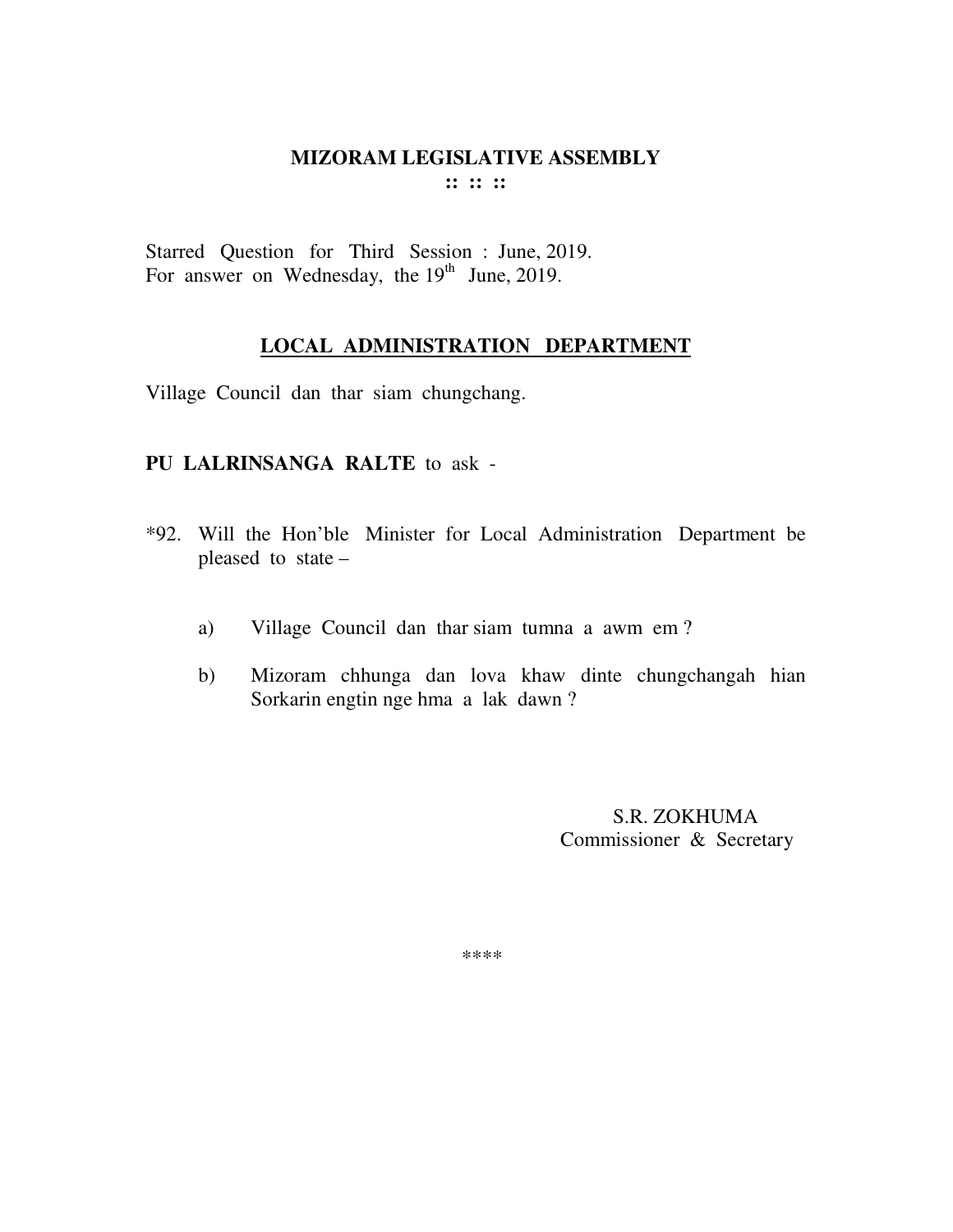**: : :** 

Starred Question for Third Session : June, 2019. For answer on Wednesday, the  $19<sup>th</sup>$  June, 2019.

## **TRANSPORT DEPARTMENT**

MST service tihtawp chungchang.

#### **Er. H.LALZIRLIANA** to ask –

- \*93. Will the Hon'ble Minister for Transport Department be pleased to state –
	- (a) Rajivnagar/Tuipuibari-a MST service tunhnaia tihtawp tak kha engvanga tihtawp nge?
	- (b) Engtikni chiah atangin nge tihtawp a nih?
	- (c) Chhunzawm leh tumna a awm em?
	- (d) Awm ta se, engtik atangin nge ni ang?

## S.R.ZOKHUMA Commissioner & Secretary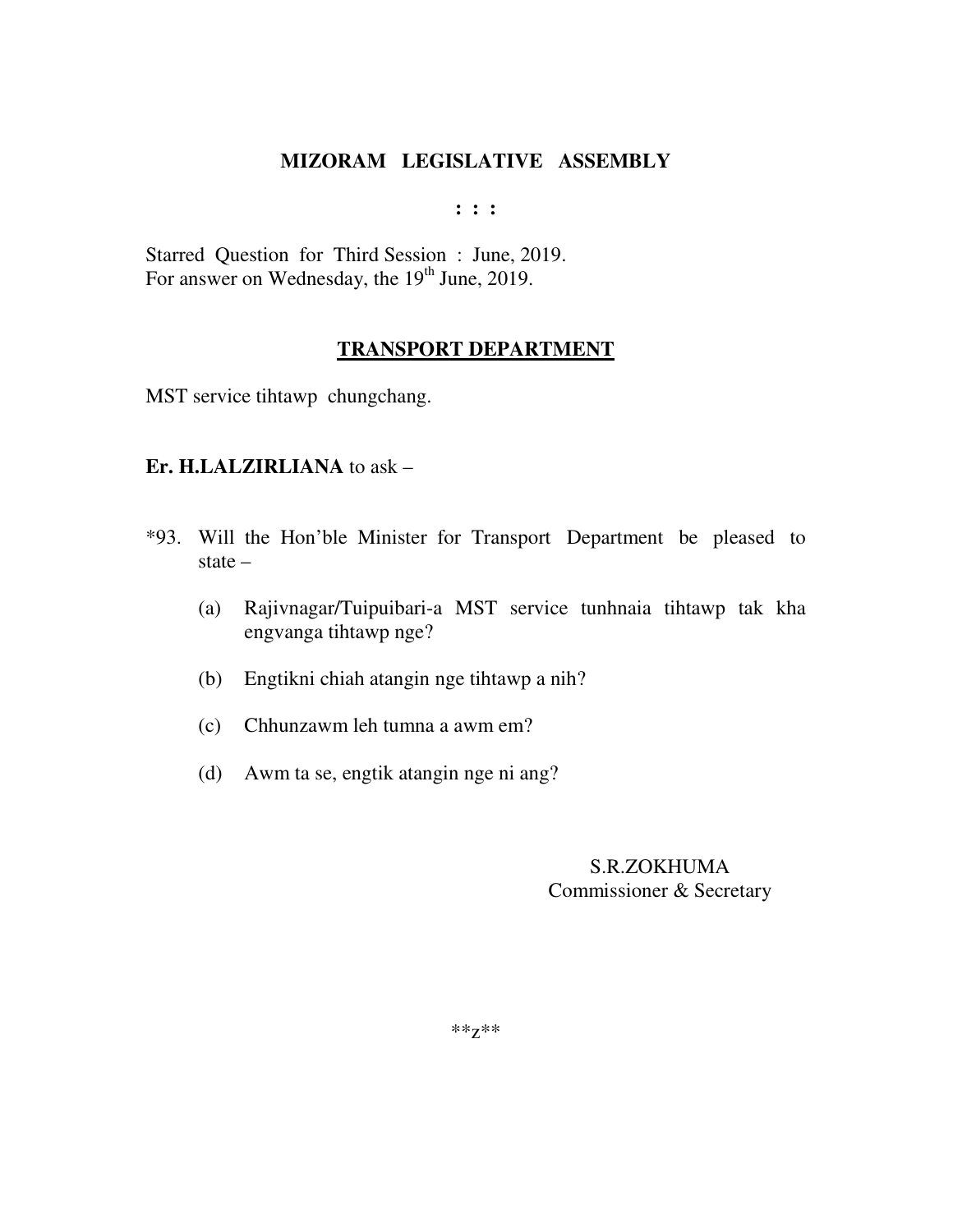Starred Question for Third Session : June, 2019. For answer on Wednesday, the 19<sup>th</sup> June, 2019.

## **PUBLIC WORKS DEPARTMENT**

ABCI hnathawh chungchang.

**Pu VANLALHLANA** to ask –

- \*94. Will the Hon'ble Minister for Public Works Department be pleased to state  $-$ 
	- (a) ABCI te hian Mizoram chhungah kawng engzat nge an siam ?
	- (b) Khawi kawngte nge ?

 S.R. ZOKHUMA Commissioner & Secretary